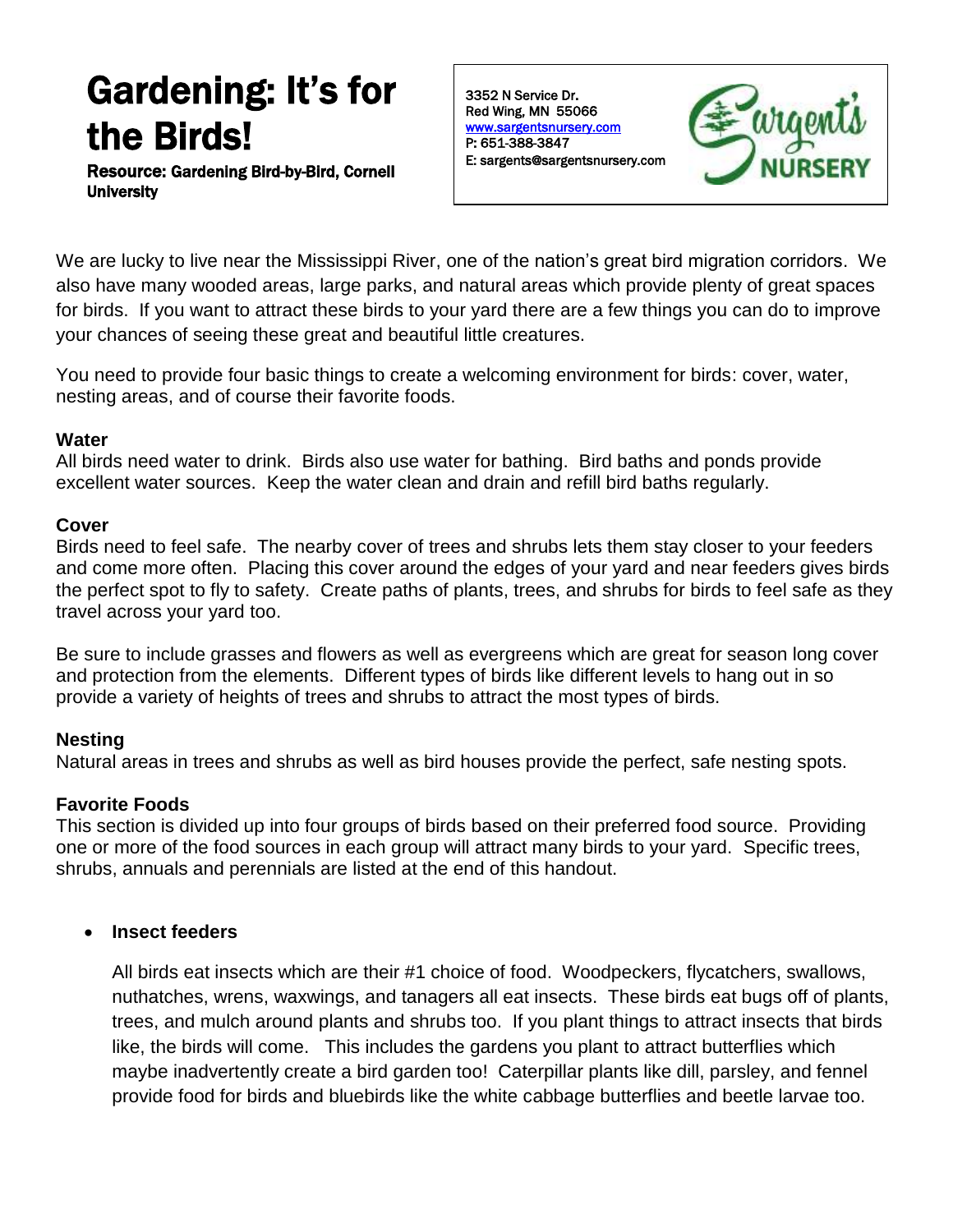## **Seed & nut feeders**

There are over 200 species of birds that rely on seeds which pack lots of nutrients just as seeds and nuts do for people. Doves, chickadees, nuthatches, orioles, finches, and juncos are just some of the common seed feeders while blue jays, woodpeckers, and nuthatches are big nut feeders.

Sunflower and millet mixes are popular and well liked by backyard birds. Avoid mixes with lots of cracked corn, oats, wheat which are often uneaten and can be seen tossed to the side by birds.

Tree seeds like ash, maple, pines are good for birds too. In the fall, delay cutting back these seed plants and let the birds enjoy the seeds into winter.

# **Fruit & berry feeders**

Thrushes, waxwings, and tanagers are some of the fruit/berry feeders. There are many types of trees and shrubs that can provide food sources for these birds. Some include trees such as mulberry and cherry and fruit producing shrubs and plants like blueberries, elderberries, and strawberries. Flowering dogwood and crabapples with fruit that persists into winter provide nesting locations and late season fruit.

### **Nectar feeders**

This type includes hummingbirds and orioles. There are a variety of nectar feeders and plants for hummingbirds and nectar, jelly and orange feeders for orioles. Attract these birds at feeders in spring when there are few nectar plants available. See our fact sheet **Gardening for Hummingbirds** for more information about what plants attract these birds.

#### **Shrubs for birds**

**Serviceberry** Pagoda dogwood Red twig dogwood Arrowwood viburnum Nanking cherry **Cotoneaster Hazelnut** 

#### **Trees for birds**

Crab apple **Hackberry** Oak trees **Hawthorne** American Cranberry viburnum **Mulberry** Sumac **Barberry** Red cedar Roses

**Annuals** (grown as a seed source) **Amaranthus** Bachelor's Buttons **Poppies Sunflowers** Cosmos Zinnias